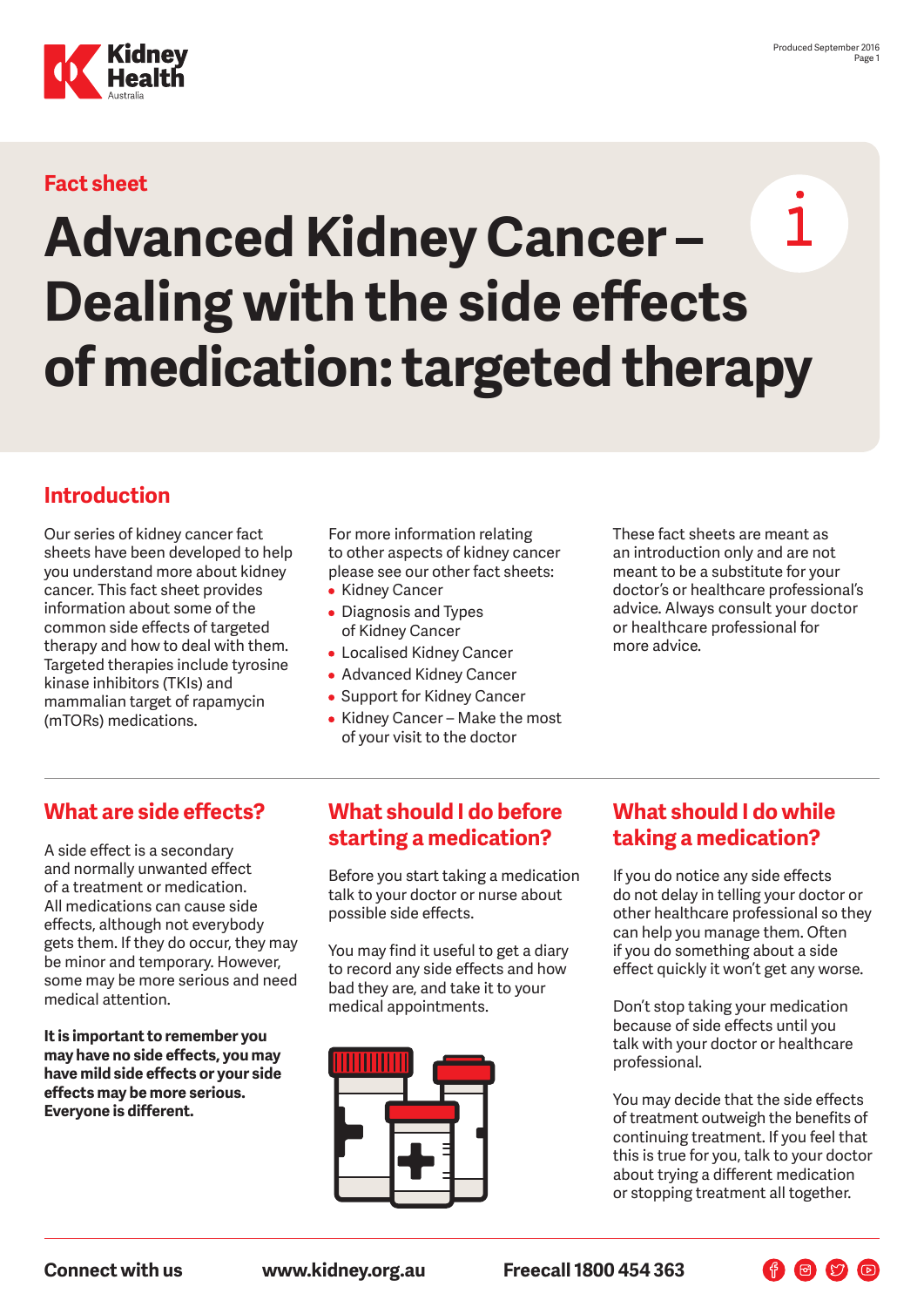# **What are the common side effects of kidney cancer medications?**

Here is a list of common side effects: • Fatigue

- Taste problems
- Mouth problems
- Hand and foot problems
- Skin and nail problems
- Nausea and vomiting
- Diarrhoea
- Constipation
- Fluid retention (oedema)
- Cough and shortness of breath

It is important to remember that you may not have any side effects, you may have one or more of the side effects listed here, or you may have a side effect not listed here. All side effects can vary from very minor to more serious.

# **What can I do to manage my side effects?**

On the next few pages is a table of some of the common side effects of medicines for kidney cancer. For each side effect given there is a list of:

- some of the symptoms you may experience
- things you can do to reduce the severity of the side effect
- things that you should avoid as they may make the side effects worse, and
- things your doctor may suggest you do to help reduce the side effects.

The suggestions may not necessarily work for you and always remember to consult your doctor or other healthcare professional for more advice.

To help you manage your side effects, you could consider putting together a *self-care kit* with some or all of the following items:

- Lip balm water or aloe-based lip balm
- Fragrance free hand and foot creams
- Mild, soap-free cleansing bars
- Body lotion
- Fragrance-free shower gel
- Soft-bristle toothbrush
- Non-abrasive toothpaste
- Cotton gloves
- SPF 30+ sunscreen for sensitive skin

### **Fatigue**

#### **Causes**

- The kidney cancer itself
- Medications
- Emotional drain of coping with cancer

#### **Experience**

- More tired than normal
- Completely worn out/exhausted
- No energy
- Can't concentrate

# **Do**

- Prioritise your tasks
- Ask your family and friends to help
- Take short rest periods throughout the day
- Take short naps (30–45mins) as long as they don't interfere with night sleep
- Try to get some gentle exercise every day
- Plan activities and exercise for when your energy levels are highest
- Reschedule activities if you are too tired
- Talk to your employers about adjustments to work load if needed

# **2** Don't

- Overfill your day
- Take long naps during the day
- Drive or operate machinery if you are tired
- Drink caffeine or alcohol before bed
- Smoke before bed

#### **What your doctor may do**

• A blood test to check for anemia and thyroid problems

F & D D

• Change the time your medication is taken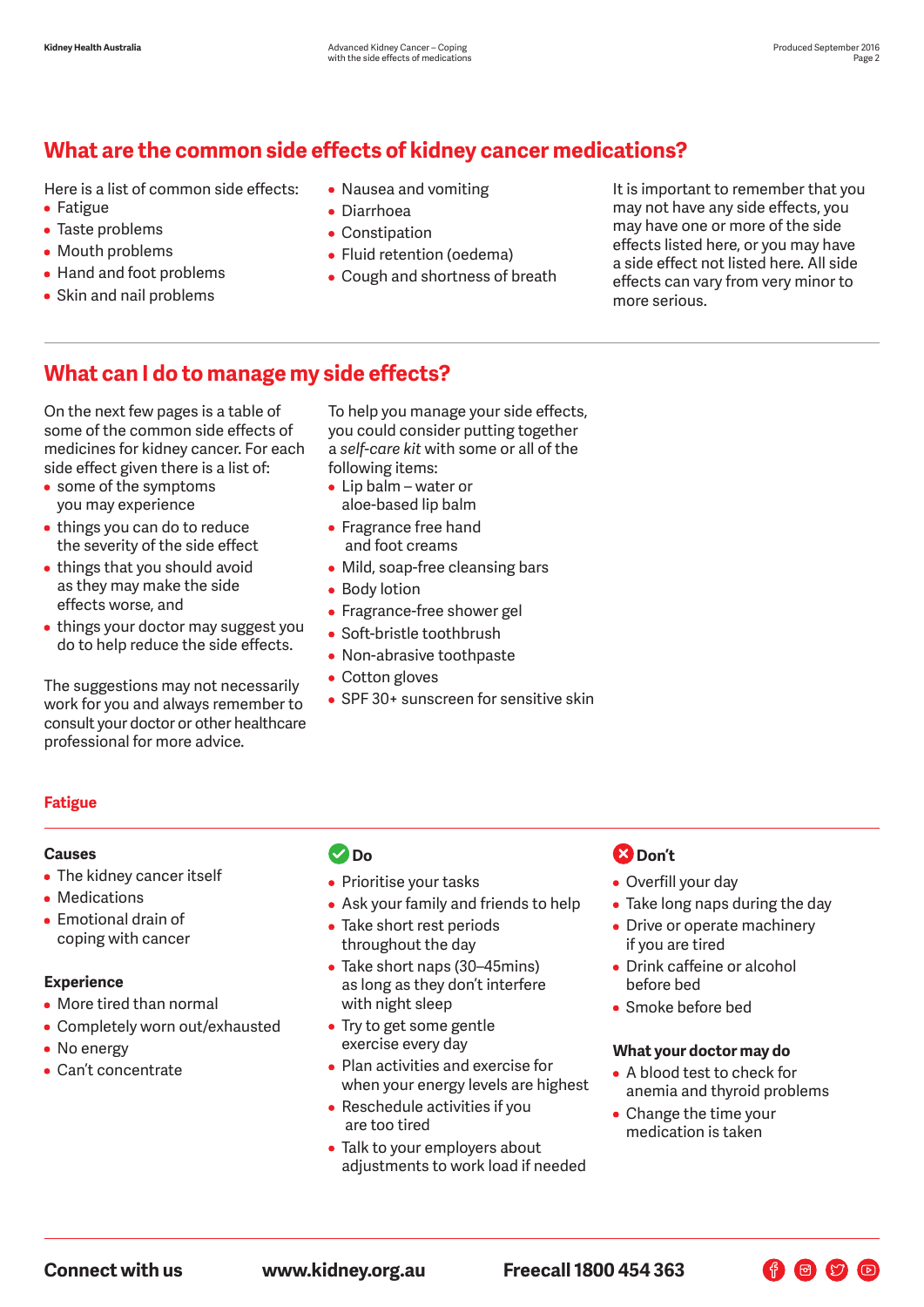#### **Hand & foot problems**

#### **Causes**

• Medication

#### **Experience**

Mild to moderate symptoms:

• Redness, swelling, tingling, burning, numbness, tenderness, rash

Severe symptoms:

• Cracked, flaking or peeling skin, blisters, ulcers, sores, severe pain causing difficulties walking or using your hands

# **Do**

- Visit a podiatrist prior to starting treatment and during treatment
- Have a manicure and pedicure prior to starting treatment and during treatment
- Wear properly fitting foot ware with insoles
- Wear comfortable slippers indoors
- Use a soap free cleaning-bar
- Pat dry and do not rub
- Apply fragrance free creams gently and regularly
- Wear cotton gloves and socks
- Use a cold compress (such as a bag of frozen peas) for 15 minutes to relieve symptoms

### **2** Don't

- Wear rubber gloves
- Take hot baths, showers or expose yourself to the sun
- Use harsh chemicals such as cleaning and laundry products
- Do activities that put stress on your hands and feet such as jogging, long walks, using tools that need a strong grip
- Wear tight fitting shoes, socks, jewellry
- Break blisters as they may become infected

#### **What your doctor may do**

- Prescribe steroid creams or tablets
- Prescribe pain medication
- Alter your medication
- Refer you to a dermatologist or podiatrist

#### **Skin & nail problems**

#### **Causes**

• Medication

#### **Experience**

- Dry, red or flaky skin
- Burning or warm sensation of skin
- Itching skin
- Thin brittle hair, hair loss, hair colour changes
- Scalp itchiness or flaking
- Weak, tender, ridged nails

# **Do**

- Use sun screen (at least SPF 30) whenever outside and reapply every 2 hours
- Protect your skin against extreme heat or cold
- Wear a hat outside
- Wear loose fitting clothing
- Apply fragrance free creams gently and regularly
- Use a soap-free cleansing bar or fragrance free shower gel
- Use anti-dandruff shampoos
- Wear a scarf, hat or wig if you have hair loss
- Brush hair gently
- Keep nails short
- Massage and soak nails with vegetable or olive oil
- Report any signs of skin or nail infection (redness, swelling, warmth) to your doctor or nurse

# **Don't**

- Go in the sun during peak hours of 11am to 3pm
- Use hot water for baths or showers
- Use chlorinated pools or hot tubs
- Use alcohol based, fragranced products
- Use hair dryers and hair dyes
- Have artificial nails
- Cut your cuticles

#### **What your doctor may do**

- Prescribe medicated creams, steroid tablets, antibiotics
- Refer you to a dermatologist

 $\bigoplus$   $\bigcirc$   $\bigcirc$   $\bigcirc$ 

• Prescribe a wig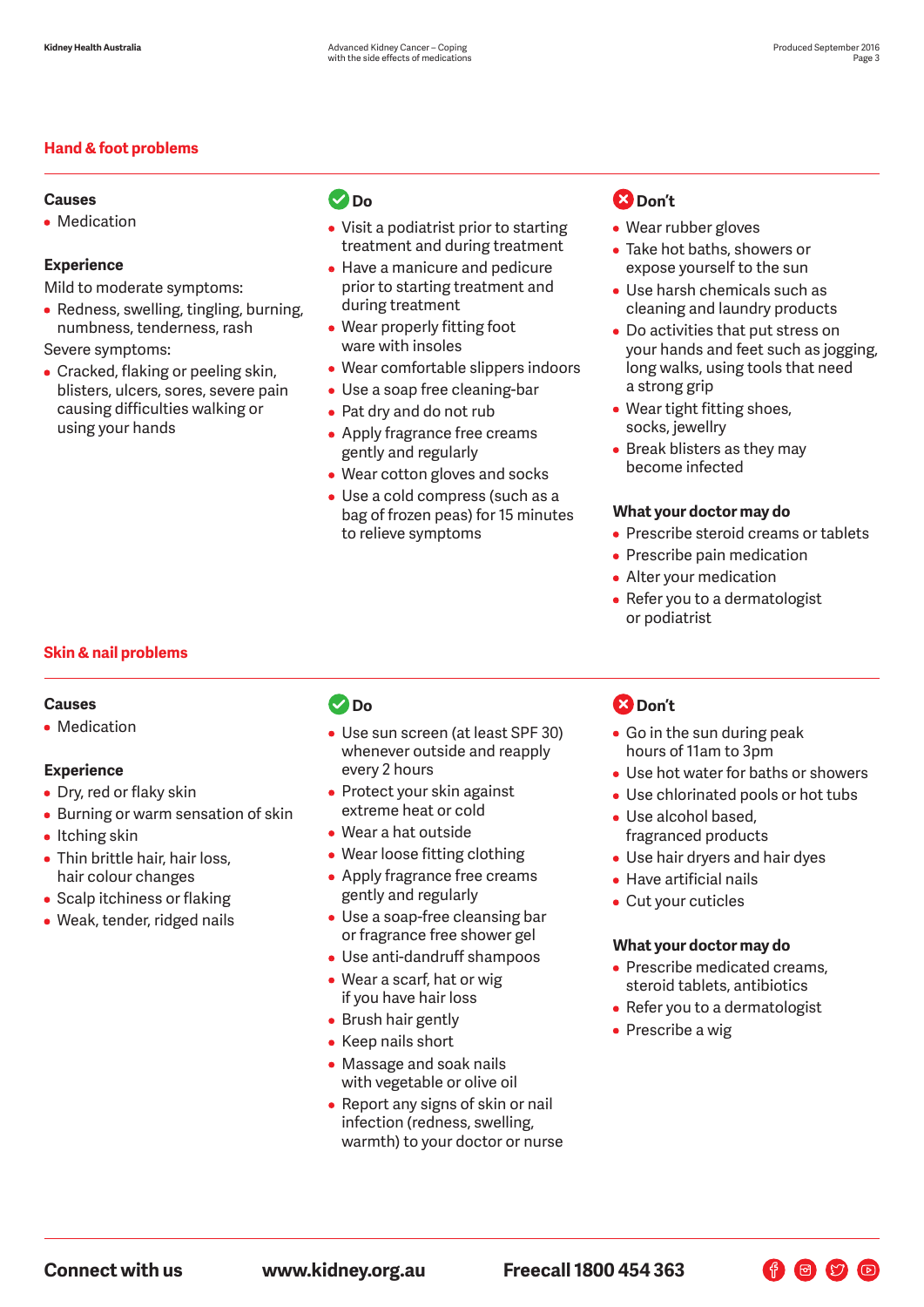#### **Taste problems**

#### **Causes**

• Medication

#### **Experience**

- Bitter, metallic or chemical taste when eating
- Unable to tolerate the taste of some foods

# **Do**

- Make a food diary and try different types of food and drinks to see which foods you can tolerate
- Cold foods may be better than hot foods
- Use a straw to get drinks to the back of your mouth
- Use plastic cutlery and plates
- Brush your teeth with a soft bristled brush before and after meals

# **B** Don't

- Eat hot foods
- Smoke

#### **What your doctor may do**

• Prescribe zinc supplements

#### **Mouth problems**

#### **Causes**

• Medication

#### **Experience**

- Red, sore mouth, lips, tongue or throat
- Ulcers or open sores on the mouth, gums or tongue
- Dry, sticky mouth
- Increased mucus or thicker saliva
- Difficulty swallowing or talking
- Tooth decay and gum disease

# **Do**

- Visit your dentist before you start treatment and get regular check-ups
- Brush your teeth (morning, night and before and after meals) with a soft bristled tooth brush
- Use a non-abrasive toothpaste and floss gently
- Clean dentures daily, remove at night and regularly during the day. Remove them if your mouth is very sore
- Eat cool or cold foods
- Eat soft or moist foods
- Drink plenty of fluids (8–12 cups a day)
- Eat little and often
- Use lip balm regularly

# **2** Don't

- Use alcohol-based mouthwashes, and whitening toothpastes
- Eat hot, acidic, spicy, salty, sugary, crispy and dry foods
- Drink alcohol or caffeine
- Smoke

#### **What your doctor may do**

- Prescribe gels, solutions or mouthwashes
- Prescribe pain medication
- Prescribe antifungal medication

 $\bigoplus$   $\bigcirc$   $\bigcirc$   $\bigcirc$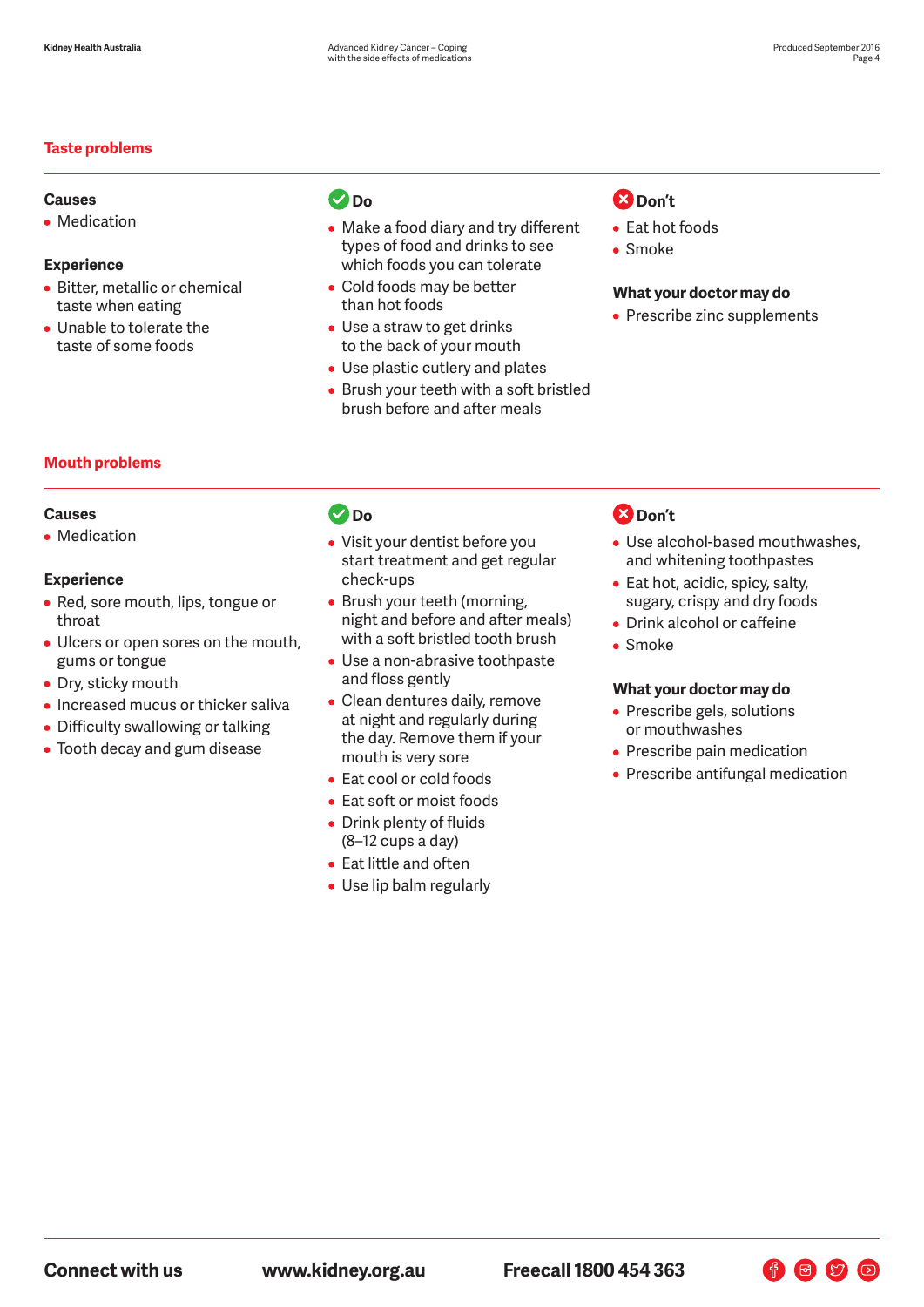#### **Nausea & vomiting**

#### **Causes**

- The kidney cancer itself
- Medication

#### **Experience**

- Feeling sick or queasy
- Throwing up/vomiting

# **Do**

- Eat small amounts but more often
- Aim to drink 6–8 glasses of water a day
- Eat bland, dry foods
- Try ginger crystallized ginger, ginger tea, ginger biscuits
- Try acupuncture, acupressure and relaxation techniques
- Ask family or friends to cook for you

# **B** Don't

- Drink alcohol, caffeine or carbonated drinks
- Eat hot, spicy, sugary, fatty, acidic foods
- Make sudden movements

#### **What your doctor may do**

- Prescribe anti-sickness medication (antiemetic)
- Modify your treatment

#### **Diarrhoea**

#### **Causes**

• Medications

#### **Experience**

• Loose, watery stools three or more times a day

### **Do**

- Make a food diary to see if any foods in particular trigger diarrhoea
- Eat small amounts more often (5–6 times a day)
- Make sure you eat enough to maintain your weight
- Try a low fat, low fiber, low dairy diet
- Use bulking agents (eg Benefibre or Metamucil) or foods such as bananas, rice or toast to try and improve the consistency of your stools
- Clean the area around your anus with warm water or baby wipes after each bowel movement. Pat dry and do not rub
- Use anal barrier creams to sooth the area as needed

# **B** Don't

- Drink too much fluid with meals
- Eat spicy, fatty, sugary and high fiber foods
- Eat dairy products
- Drink caffeine or alcohol
- Eat sugar free foods containing sorbitol which is a laxative
- Smoke

#### **What your doctor may do**

- Prescribe loperamide (Imodium) or diphenoxylate (Lomotil)
- Refer you to a dietician

#### **Constipation**

#### **Causes**

• Medications

#### **Experience**

- Hard, dry, small stools that are difficult to pass
- Having a bowel movement less than 3 times a week

### **Do**

- Drink at 8–12 glasses of water a day
- Eat foods containing a high amount of fiber (e.g. wholegrains, fruit and veg) and those that are natural laxatives (e.g. prunes)
- Try adding psyllium to your diet
- Try to get some exercise every day

### **2** Don't

• Eat highly processed food

#### **What your doctor may do**

• Prescribe a stool softener and a laxative

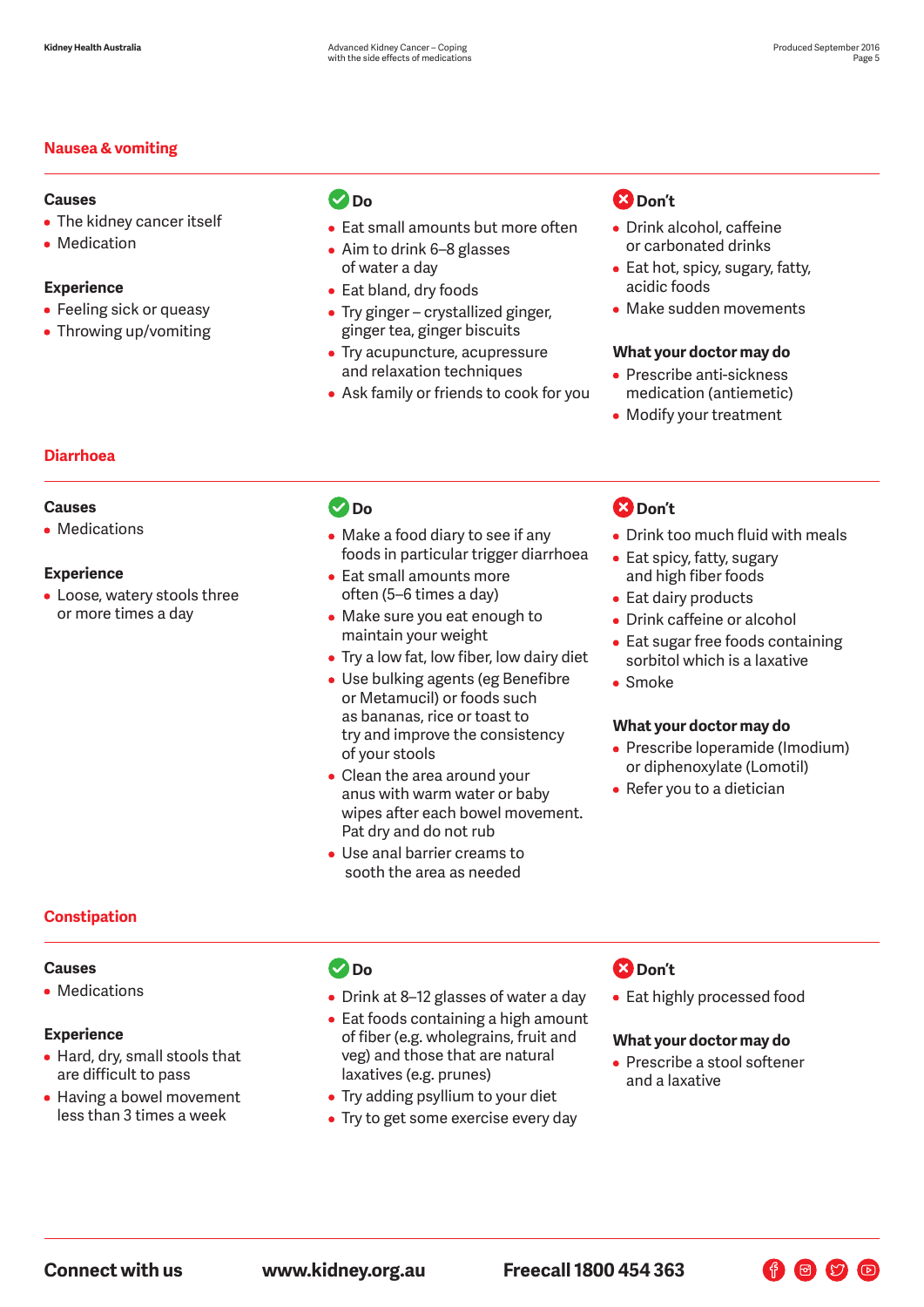#### **Swelling (Oedema)**

#### **Causes**

• Medication

#### **Experience**

- Swollen, puffy arms and legs
- Tight clothes or jewellery
- Difficulty bending arms or legs
- Shiny, tight skin which indents when pressed
- Weight gain

#### **Coughing & breathing problems**

#### **Causes**

• Medication

### **Experience**

- Dry cough
- Short of breath and difficulty breathing

# **Do**

- Put your legs up while sitting down
- Reduce the salt in your food
- Walk to help pump fluids back into your circulation

# **B** Don't

- Stand for long periods of time
- Cross your legs

#### **What your doctor may do**

- Prescribe diuretics (water tablets)
- Recommend compression stockings

### *<u>Do</u>*

- **If you experience severe or sudden shortness of breath please get urgent medical attention A cough may be the first sign of a serious problem – inform your doctor straight away**
- Sit up and lean forward
- Keep your head lifted on extra pillows at night
- Keep the room cool and sit near an open window

# **Don't**

- Smoke
- Go out in extreme hot or cold air
- Wear tight clothes around your neck or chest
- Come into contact with fumes

#### **What your doctor may do**

- Prescribe a cough suppressant
- Investigate for lung inflammation

F & D D